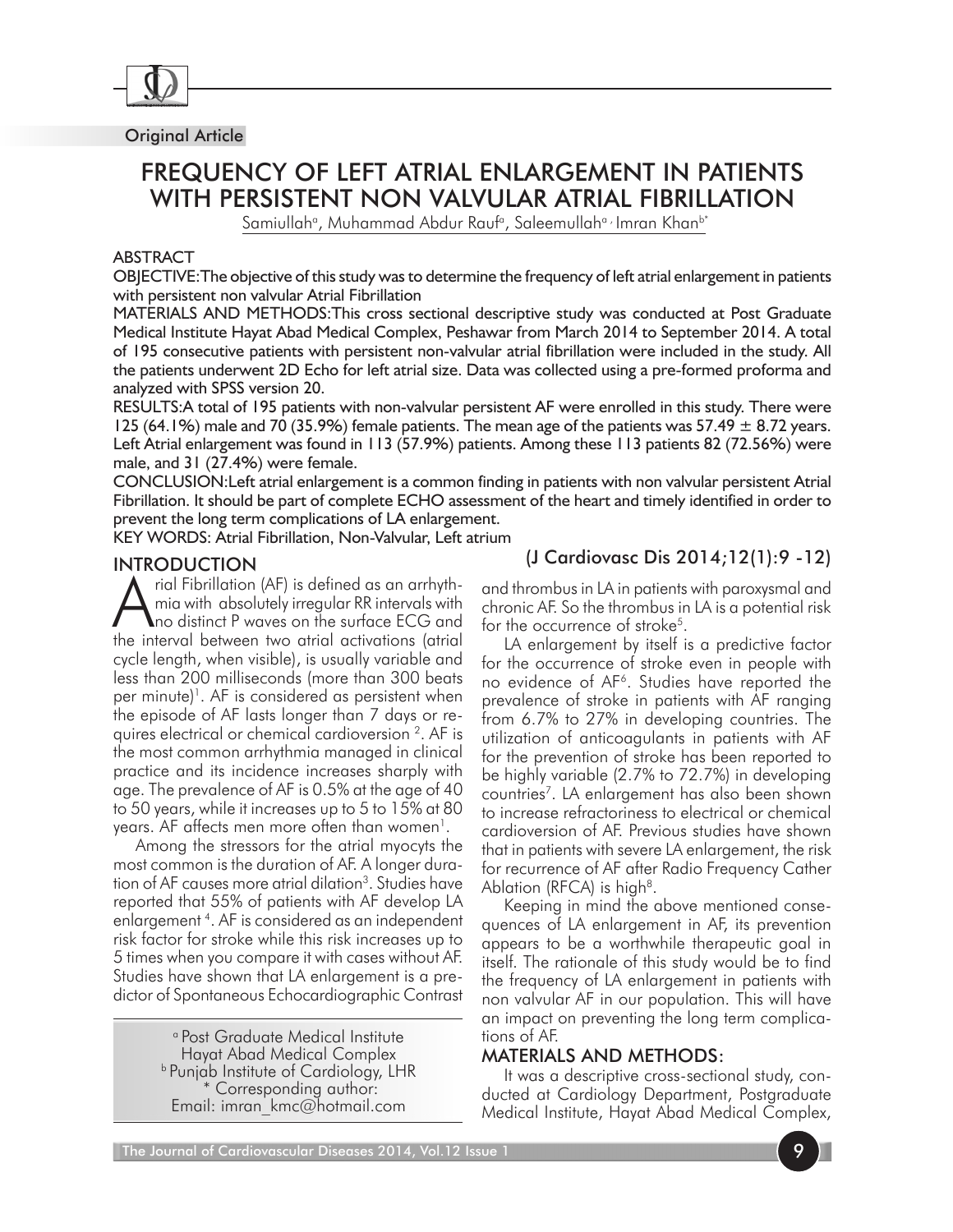

Peshawar. A total of 195 patients were included in this study using 4.2 cm cut off for LA enlargement for men and 40 cm for women in AF4, with 95% confidence level and 7% margin of error using WHO calculator for sample size determination through non probability consecutive sampling.

Patients over the age of 18 of both genders, presenting to Cardiology Unit, Hayat Abad Medical Complex Peshawar, with nonvalvular persistent AF were included in the study. Diagnosis of the patients was based on the patient history, physical examination and electrocardiography (ECG) findings.

Patients with congenital heart disease, moderate to severe valvular heart disease, mechanical or bioprosthetic heart valves, ejection fraction <45%, permanent pacemaker and history of ischemic heart disease were excluded from the study, because each one of them leads to LA enlargement by itself.

## DATA COLLECTION PROCEDURE:

The study was conducted after approval from hospitals ethical and research committee. All patients meeting the inclusion criteria were included in the study through OPD and emergency. The purpose and benefits of the study was explained to all patients and a written informed consent was obtained.

All patients were subjected to detailed history, followed by complete routine examination and investigations including ECG (Cardiofax) and Echocardiography. Echocardiography was performed in the left lateral decubitus position with Toshiba TA 700 system and a PST 25BT (2.5 MHz) probe. Views were taken in the parasternal long axis view to measure LA size. Echocardiography was performed by a single operator and confirmed by senior consultant.

All the above mentioned informations including demographic features were recorded in a pre designed proforma. Strictly exclusion criteria were followed to control confounders and bias in the study results.

The collected data was stored and analyzed in SPSS version 20 for windows. Mean + SD was calculated for numerical variables like age and LA size. Frequencies and percentages were calculated for categorical variables like gender etc. LA enlargement was stratified among the age and gender to see the effect modification. All results were presented in the form of tables and graphs RESULTS:

A total of 195 patients with non valvular persistent AF were enrolled in this study. There were 125 (64.1%) male and 70 (35.9%) female patients. The mean age of the patients was  $57.49 \pm 8.72$  years. Age distribution among 195 patients was as follow. 6 patients (3.1%) were 40 years or below, 33

|  |  | Table 1. Age distribution (n=195) |  |
|--|--|-----------------------------------|--|
|--|--|-----------------------------------|--|

| <b>AGE IN YEARS</b> | <b>FREQUENCY</b> | <b>PERCENTAGE</b> |
|---------------------|------------------|-------------------|
| 40 years or below   | 6                | 3.1%              |
| 41-50 Years         | 33               | 16.9%             |
| <b>51-60 Years</b>  | 69               | 35.4%             |
| <b>61-70 Years</b>  | 74               | 37.9%             |
| Above 70 years      | 13               | 6.66%             |
| Total               | 195              | 100%              |

Table 2: Association of LA enlargement and gender distribution  $(n = 113)$ 

| <b>LEFT ATRIAL</b> | <b>FREQUENCY</b> | <b>MALE</b> | <b>FEMALE</b> |
|--------------------|------------------|-------------|---------------|
| <b>ENLARGEMENT</b> | (%)              | (%)         | (%)           |
| Present            | 113(57.9)        | 82 (72.56)  | 31(27.4)      |
| <b>Absent</b>      | 82(42.1)         | 54(65.8)    | 28(34.2)      |

TABLE 3: Distribution of left atrial enlargement in different age groups (n = 113)

| <b>AGE IN YEARS</b> | <b>FREQUENCY</b> | <b>PERCENTAGE</b> |
|---------------------|------------------|-------------------|
| 40 years or below   |                  | 0.88%             |
| 41 50 Years         | 4                | 3.5%              |
| <b>51-60 Years</b>  | 29               | 25.66%            |
| 61-70 Years         | 66               | 58.4%             |
| Above 70 years      | 13               | 11.5%             |
| Total               | 113              | 100%              |

patients (16.9%) were 41 to 50 years, 69 patients (35.4%) were 51 to 60 years, 74 patients (37.9%) were 61 to 70 years, and 13 patients (6.66%) were in above 70 years age group. (Table no. 1)

Left Atrial enlargement was found in 113 (57.9%) patients. Among these 113 patients 82 (72.56%) were male, and 31 (27.4%) were female (Table no2). Age distribution among these 113 patients was as follow. 1 patient (0.88%) was 40 years or below, 4 patients (3.5%) were 41 to 50 years, 29 patients (25.66%) were 51 to 60 years, 66 patients (58.4%) were 61 to 70 years, and 13 patients (11.5%) were in above 70 years age group. (Table No. 3).

Among 113 patients with LA enlargement the gender distribution among different age groups was as under. In the age group 40 years or below 1 patient (0.88%) was male and there was no female patient in this age group. In the age group 41 to 50 years 4 patients (3.5%) were males and there was no female patient in this age group. In the age group 51 to 60 years 26 patients (23%) were males

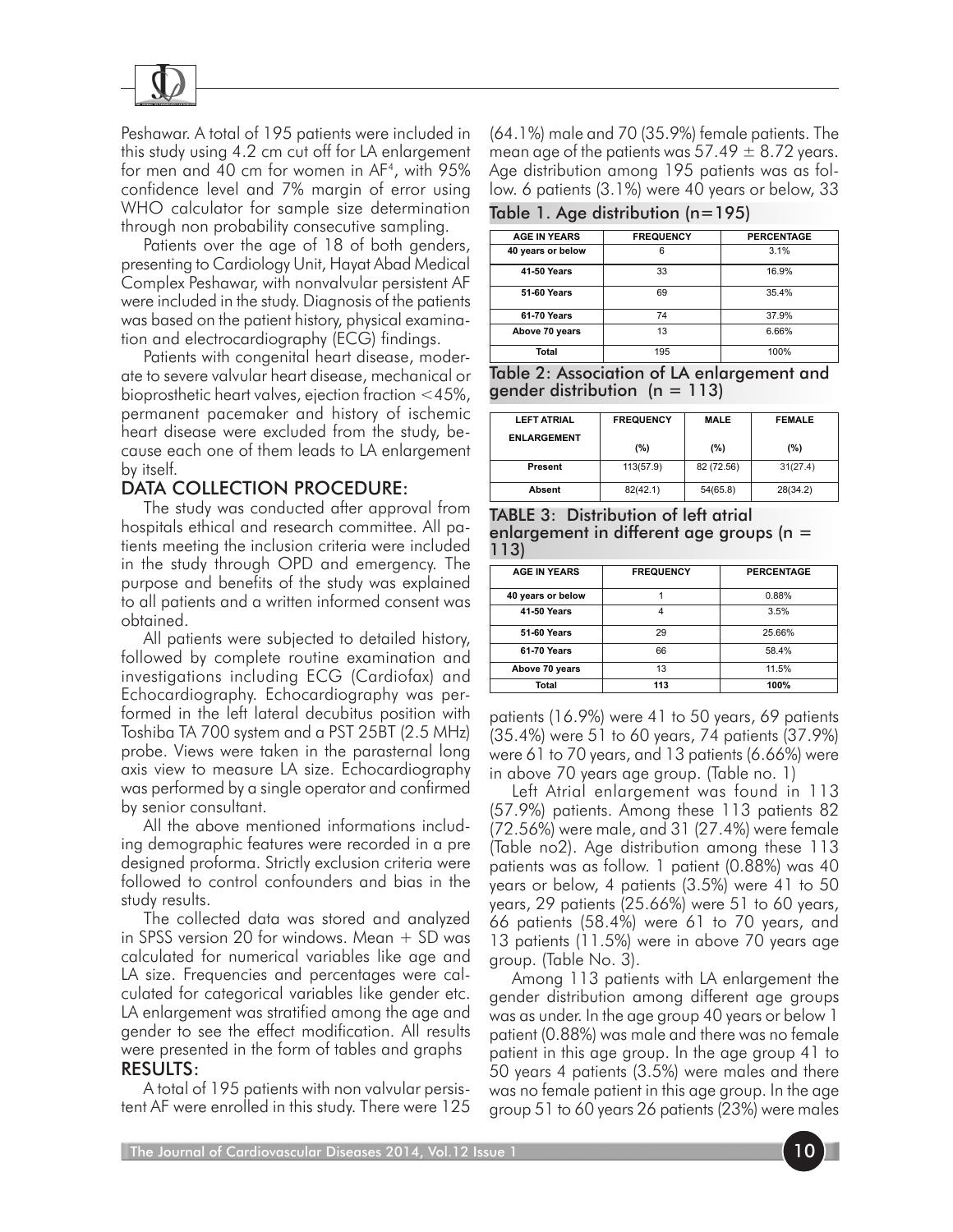

and 3 patients (2.65%) were females. In the age group 61 to 70 years 43 patients (38.05%) were males and 23 patients (20.35%) were females. In the age group 70 years or above 8 patients (7.07%) were males and 5 patients (4.42%) were females.

#### DISCUSSION:

The mean age of our study population with non valvular persistent AF was  $57.49 \pm 8.72$  years which is almost similar to the study done by Camm AJ et al<sup>1</sup>. This relatively younger age distribution was probably due to the lower life expectancy in our population as compared to that studied in Camm AJ et al<sup>1</sup>. However we did not find similar studies in Pakistan. In a study conducted by Wazakowska<sup>9</sup> the mean age was  $59.3 \pm 8.4$  years (ranged from 43 to 80 years) which is consistent with our study.

In our study non valvular persistent AF was found more common in males (64.1%) as compared to females (35.9%). Which is consistent with the study done by Camm  $\Delta J$  et al<sup>1</sup>.

LA enlargement was found in 57.9% in patients with non valvular persistent AF in our study. This result is comparable with the results from ENGAGE AF-TIMI 48 trial4 which studied Left atrial emptying fraction (LAEF), and contractile function along with LA size. They found the LA to be enlarged in 55% of patients. LA enlargement has also been reported in AF in many other studies like Li DS et al<sup>10</sup> and Akdemir B et al<sup>3</sup>. These studies also reported LA enlargement more in the older age group as more duration of AF results in more enlargement of LA. our study also showed the same results of LA being enlarged more in older population as compared to younger age group.

Baeta Wazakowska et al<sup>9</sup> also proved in their study that AF causes slow and progressive increase in LA size and a maintenance of sinus rhythm in patients with hypertension, history of AF and those who are treated for AF reverts the process of LA enlargement as the stress for the atrial myocytes in the form of atrial tachycardia like AF is removed.

So achievement of sinus rhythm effectively halts the process of LA remodeling.

Another study conducted by Li D et al<sup>11</sup> showed that as atrial dilatation is the hallmark of structural remodeling, atrial arrhythmias, especially AF, are the most common manifestations of LA electrical remodeling. They compared heart failure-induced LA remodeling with atrial tachycardia-induced LA remodeling and showed significant differences in electrophysiological properties between the two groups. The effective refractory period is shortened and the action potential duration is reduced in AF. This contributes to LA electrical remodeling and hence enlargement of left atrium.

In our study we measured the 2D LA diameter in anteroposterior direction because it is simple and convenient but the problem with LA is that it is not a symmetrically shaped three-dimensional (3D) structure, also it is a fact that LA enlargement may not occur in a uniform fashion so a one-dimensional assessment is likely to be an insensitive assessment of any change in LA size. That's why some studies like Walter P. Abhayaratna et al<sup>12</sup> preferred to measure LA volume by two-dimensional (2D) or 3D echocardiography instead of LA diameter as it provides a more accurate and reproducible estimate of LA size, when compared with reference standards such as magnetic resonance imaging (MRI) and computerized tomography (CT). Further studies will be needed especially in our local setup to cover such short comings in our study.

Left atrial enlargement is a common finding in patients with non valvular persistent Atrial Fibrillation. It should be part of complete ECHO assessment of the heart and timely identified in order to prevent the long term complications of LA enlargement.

## CONCLUSION:

Left atrial enlargement is a common finding in patients with non valvular persistent Atrial Fibrillation. It should be part of complete Echo assessment of the heart and timely identified in order to prevent the long term complications of LA enlargement.